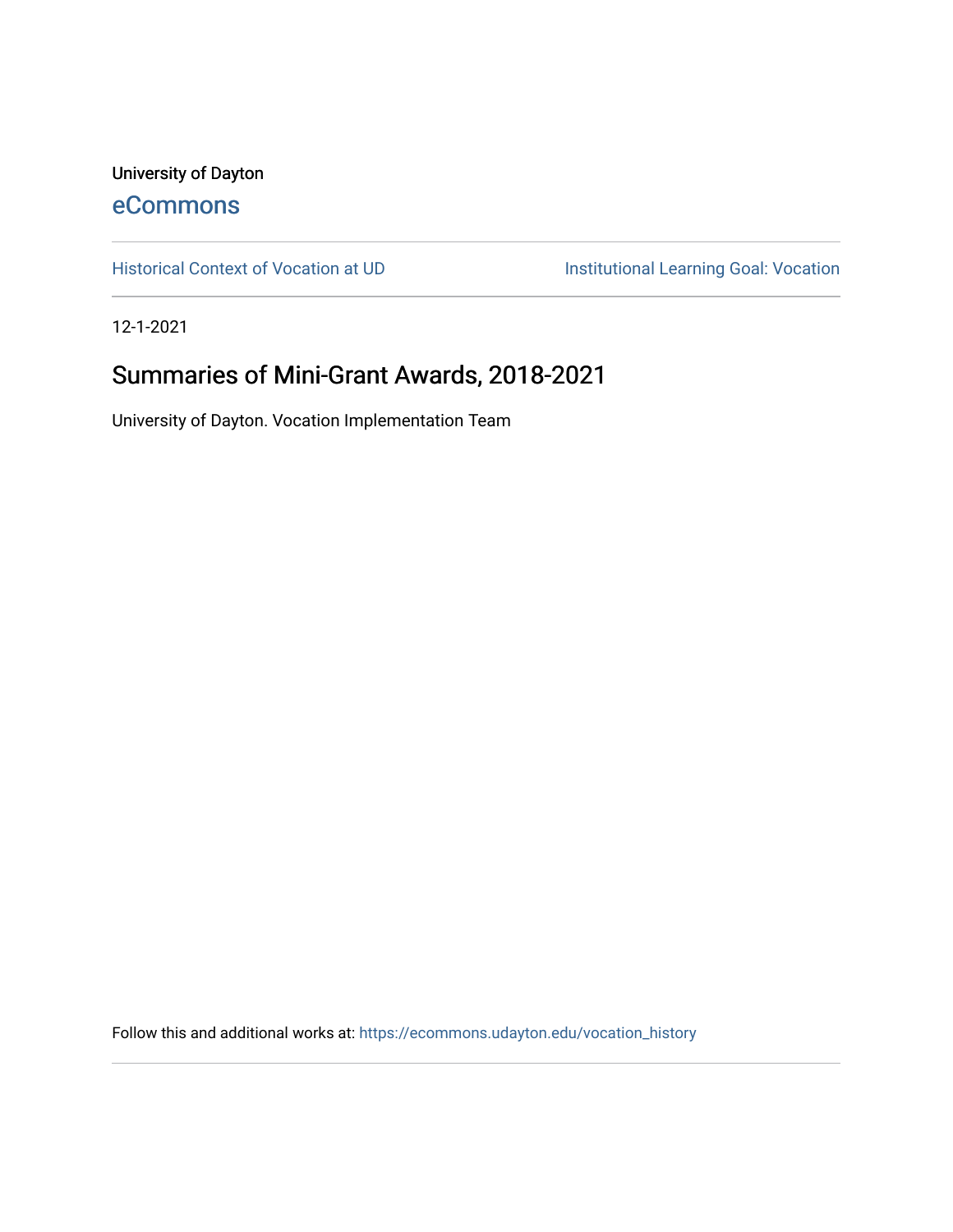# **Summary of Vocation Mini-Grants 2018 - 2021**

Mini-grants have impacted a wide range of students across schools and divisions, and many programs intersect with *other institutional priorities. Recipients have gained great momentum with initial pilots, and have designed curriculum/programs that are well-suited for long-term implementation and broader impact.*

# **AY 21-22:**

## **Exploring Engineering Vocations Within the Academy** - Carson Running

This project will manifest itself in a semester+ long book study and seminar series focusing on the discernment of academic careers for engineering students. This project is the very beginning of a larger-scope project that I am spearheading within the School of Engineering to assist our graduate students in their discernment processes.

## **Vocational Exploration for Undecided Students in HSS** - Sabrina Neeley, Corinne Daprano

The proposed project is a guided book group discussion with students in Health and Sport Science who are undecided about their vocation and major/concentration. The group will follow the 9-step in-depth vocational discernment tool and process outlined in the book *You Don't Have to Be a Doctor: Discover, Achieve and Enjoy Your Authentic Health Career* (J. Oxendine, 2020). Additionally, we will invite guests to discuss their own vocational discernment journey during some sessions.

## **Leveraging Student Experiences in Community Engagement to Understand Engineering as a Vocation** - Scott Schneider, Kelly Bohrer, Peter Fabe (ETHOS)

This project will entail the creation of a vocational learning module that can be employed after community engaged engineering activities to cultivate vocational awareness in engineering students. The module will be crafted with three main components: time for student reflections on their skills built through the community engagement activities, opportunities to learn how alumni have leveraged similar experiences to inform their career choices, and an introduction to resources to further vocational discovery.

## **Participatory Action Research: Discerning vocation during sophomore year for students who come into the CMM major from a different major** - Heather Parsons, Matthew Witenstein

Using an integrated framework that Heather developed through her dissertation of the self-authorship and sense of belonging theoretical frameworks, we will explore second year (sophomore) students who have changed their majors from their declared major starting UD. We will conduct a participatory-action research (PAR) study with 5-8 sophomore CMM students, discussing topics including vocation, their decision making process, their development in the self-authorship framework and their sense of belonging. The goal is to develop tools/resources to help assist with vocational discernment between academic advisors and second year students who switch to CMM.

## **Pro Bono Pop-Up event/Ohio Governor's Expedited Pardon Project (OGEPP)** - Lauren Devine, Ericka Curran and Katie Wright (UDSL Leadership Honors Program)

This pro bono program will allow students to practice the "soft skills" that comprise 50% of the legal work they will engage in their future practice, like interviewing clients, particularly individuals from marginalized communities, and having an opportunity to work with real world clients to provide them with much-needed assistance. This program will facilitate an opportunity for discernment and reflection in which students can truly reflect on their chosen profession to better guide their work during, after, and beyond law school.

## **LatinX Student Retreat** - Sam Ortiz

There is a deep need for LatinX students to have a space to explore not only who they are and want to be but how being part of the LatinX community influences and impacts the choices we make both career wise and in identifying our purpose. This retreat will bring together students, as well as some faculty and staff coordinators, to engage in deeper dialogues around identity and "discovering our place" through our connection to Latinidad.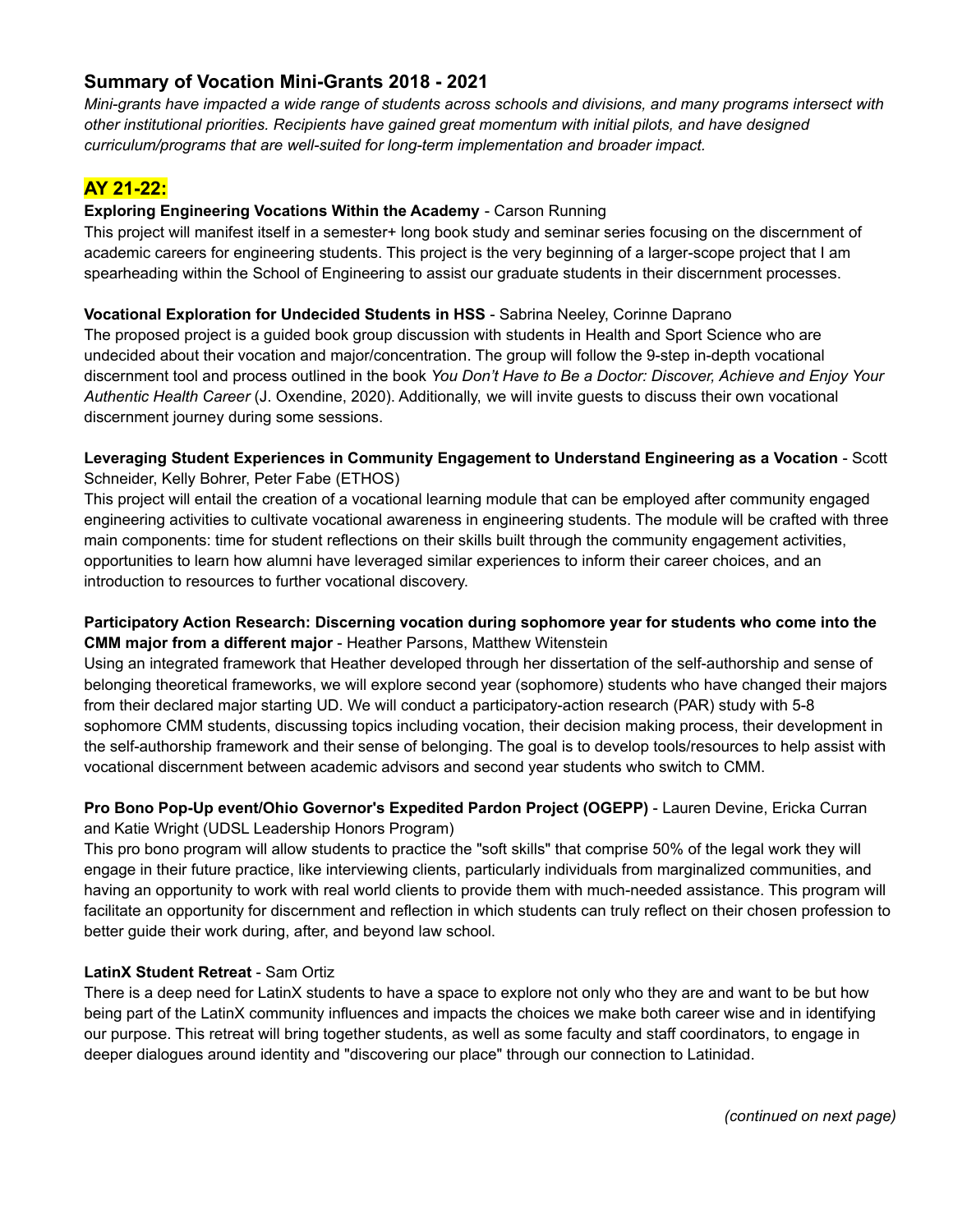**Emerging Business Leaders: Pursuing Your Vocation at UD** - Theresa Popelar, Vince Lewis, Nate Perry This collaborative event between the Office of Recruitment and Admission and the SBA/Hub will be open to admitted SBA majors for the incoming FA22 class. This experience will be designed to help students get to know other accepted students, learn about leadership and vocation opportunities at UD, and will offer intentional and guided reflection time to help students discern their vocation within the School of Business.

## **Amend: Tracing the History of the 14th Amendment & Its Impact on Social Justice Movements** - Kyler Palmer, Maureen Anderson

In collaboration with up to six student organizations at the School of Law, the Lambda Legal Student Association is spearheading a series of events relating to the history of the 14th Amendment and the Supreme Court's interpretation of the Equal Protection Clause (EPC). Centered around the docuseries "Amend: The Fight for America," this series is an opportunity to connect classroom takeaways to social movement activism.

# **AY 20-21:**

## **OutMentors -** Lis Regula, Jacob Cress, Patrick Thomas, Anthony Rodriguez

Mini-grant is supporting the design of a mentoring program that will connect students who are LGBTQ+ to university LGBTQ+ -identifying staff and faculty (and, eventually alumni). Mentors will act as guides to help students engage in vocational discernment concerning their gifts of being LGBTQ+ and the particular ways that LGBTQ+ identities help students to recognize their roles and responsibilities in communities, and their possible pathways toward self-fulfillment.

## **Propelling a Purpose-Driven Early Launch -** Brad Balser

The Early Launch program allows students to enroll in courses that would help them get a head start on their collegiate studies. This grant funds 3 graduate students to design and teach a supplemental Early Launch mini course that incorporates the language of vocation into each class period and structured interactions outside of the classroom.

**Vocation and Black & Latinx Art and Philosophy -** Ernesto Velasquez, Sam Ortiz, Julio Quintero, Judith Huacuja This project is an extension of the past mini-grant which focused on the theme of vocation as it occurs in Liberation theologies and philosophies. This project delves into vocation as it is embodied in black and latinx art and philosophy through film discussions, have co-teaching collaborations, invited speakers, and student presentations.

## **Discerning Your Vocation (Time and Time Again) -** Daniela Canas Baena

MEC hosted community panelists from various professional backgrounds to share how their vocation has changed through time, what shifting trajectories feels like, and the skills (courage/reflection/networking/ transferable skills) they utilized and developed in order to follow their vocation.

## **Engineering an Impact: An Exploration of Vocational Journeys -** Julieta Phillips

This grant is funding 2 CMM students to create a series of videos interviewing a variety of faculty, staff, employers, alumni, student tech groups/clubs, etc. about their academic and vocational journeys. This content will be used as a regular component of EGR 102 Intro to the University Experience for Engineers course (required for all first year students).

## **Exploring the Vocation of an Intervention Specialist -** Catherine Lawless Frank, Connie Mathes

Provides middle childhood/intervention specialist teacher education candidates the opportunities to explore the vocation of an intervention specialist through observations, experiences, and reflections. Also includes a round table discussion and resource sharing with practicing intervention specialists.

## **Perspectives and Practices for the Art Education Professional -** Darden Bradshaw

Monthly seminar/workshop events in which art educators, activists, artists, and wellness practitioners from the Dayton community will share strategies/tools/techniques that art education students can use to support self-care in intentional and creative ways. Each participant received a visual journal kit to use as a way to document the strategies and tools they gain throughout the year.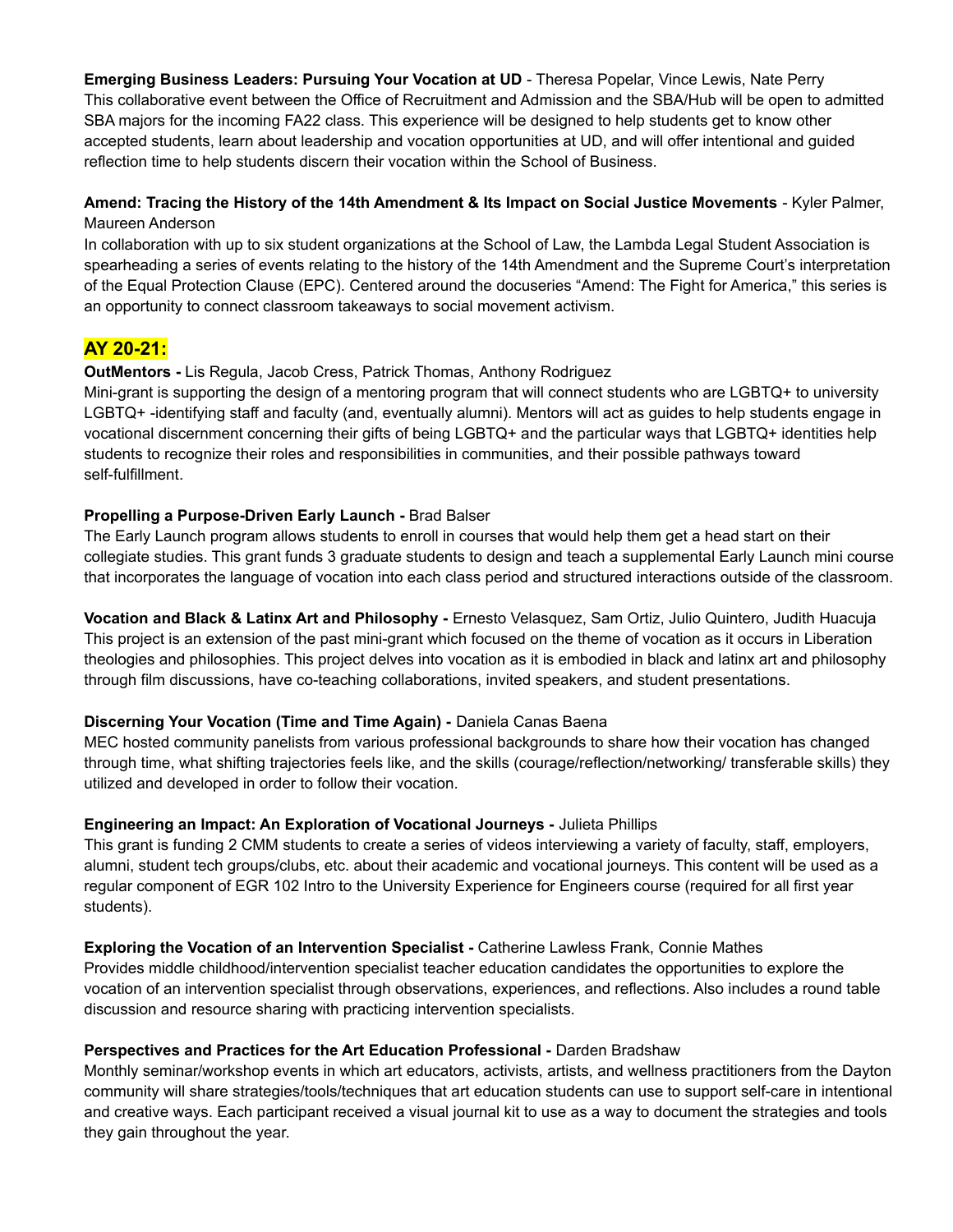## **Diversity Peer Educators** - Megan Woolf

Diversity Peer Educators (DPE) program brings together students from diverse backgrounds and experiences to promote social justice education and intergroup relations, with the goal of better understanding self and others. The grant funded a training program that gave the DPEs space to evaluate their mission, vision and goals, and see how their peer leadership skills can be utilized in their calling.

## **MEC Study Care Packages-** Merida Allen

Vocation mini grant funds were utilized to create 50 MEC Study Care Packages for students as they went home to finish the semester remotely. When students picked up their care package, they were engaged with questions ranging from their connection to MEC to what it means to pursue vocation.

## **How Should A Person Be?** - David Fine, ENG 387: Literature & Ethics

As they wrestle with the question--"How should a person be?"--students will necessarily engage with questions of vocation, ethics, and citizenship. Moreover, they will tackle tough questions about UD's responsibilities to the city. What the grant makes possible is students' continued engagement with the Undesign the Redline project to deepen the reality and meaning of their community-engaged learning.

## **CLAY: BODY Exhibiting Artist Student Conversations -** Geno Luketic

Pilot for what I intend to be a longer program utilizing the language and strategies of vocational discernment with more intentionality with upper level art students in conversation with artists, activists, curators and writers to emphasize the process of discovery, connection and community essential to thrive as an artist (artist the vocation - in comparison to artist the career).

## **Vocation in the Library -** Henry Handley, Diane Osman, and Amy Rohmiller

Held three professional development opportunities for all library faculty and staff that included a group book read and the creation of four oral history interviews with current UD students and recent alumni. Through these sessions, we accomplished our goals of raising awareness of vocation and the library's role in students' vocational discernment at UD.

## **Discerning Vocation as a Student Library Employee** - Kristina Schulz, Heidi Gauder and Katy Kelly

Thanks to the Vocation Mini-Grant, University Libraries offered a new optional, free, and engaging program for its undergraduate student employees. This cohorted virtual program engaged with library student employees in order to develop their vocational ideas and goals.

## **Sociology Student Retreat -** Laura Leming, Anya Galli Robertson, Jeanne Holcomb

Hosted a retreat experience for our junior students to provide a cohort experience to give a sense of identity, shared perspective and explore the value of our discipline in this time of social transformation. Moving forward, we continue to explore ways to incorporate vocation into the experiences of our majors.

## **Art and Real Life** - Ashley Jonas

Art and Real Life is a series of conversations and visits with artists and creatives that have discovered and held onto their vocation. Engaging in authentic conversations with artists and creatives allows our students to see a future for themselves in which they can be gainfully and meaningfully employed while remaining true to their vocation of creativity.

## **Success Steps in MEC** - Merida Allen and Cynthia Payne

The Success Steps program contributes to the mission and vision for vocation at UD by addressing the personal needs of students and helping them become aware of their values. Student leaders who design the Success Steps program and students who participate benefit from considering their purpose and non-academic needs in the context of their gifts and skills.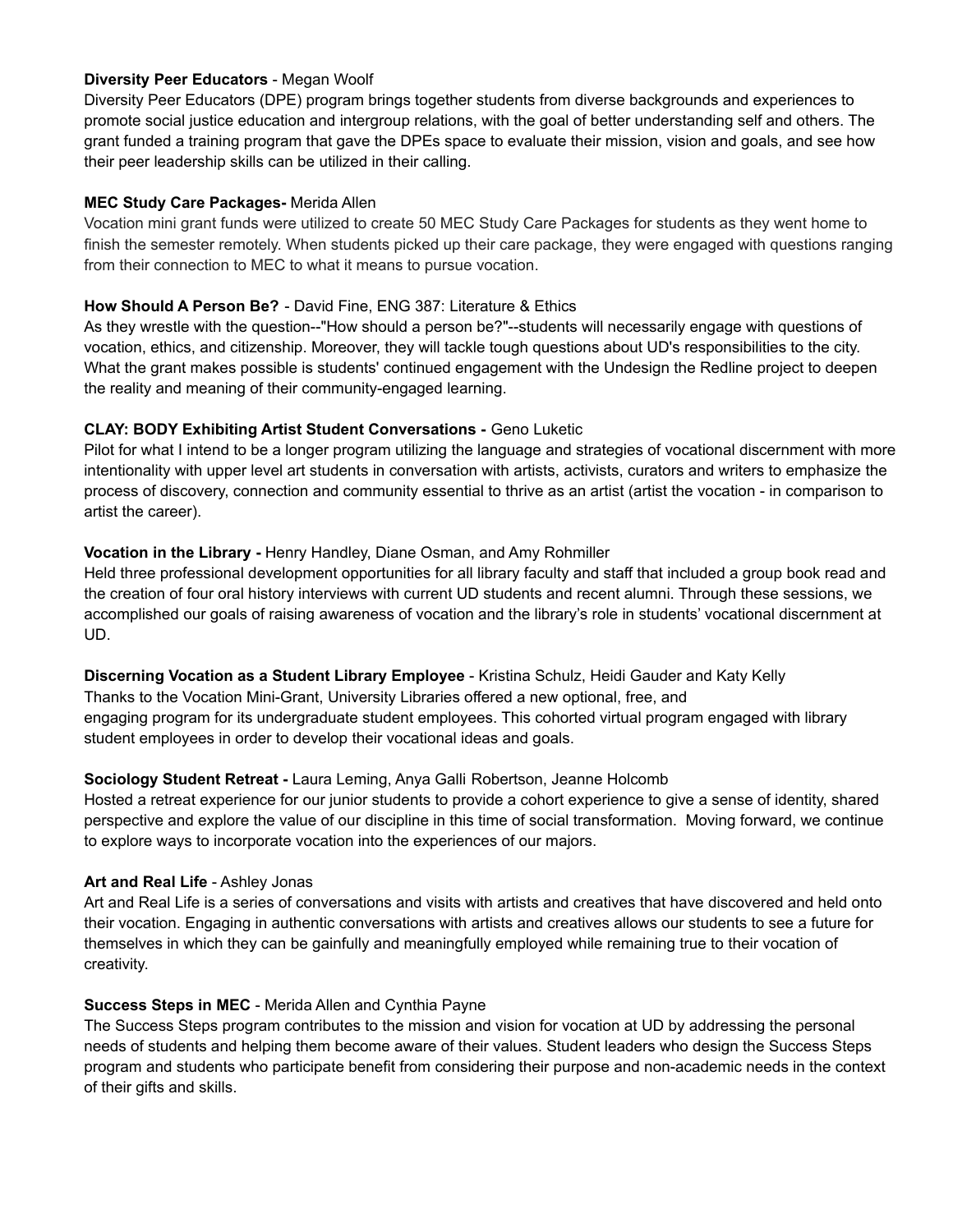## **PEERS Program** - Merida Allen and Sam Ortiz

The P.E.E.R.S. (Program to Engage and Exchange Resources for Students) mentor program is dedicated to engaging and empowering first-year students to successfully navigate the college experience. The program is designed to give multi-ethnic students a way to create and maintain meaningful relationships with peers and build a connection to the greater UD community.

## **The Journey to Vowed Religious Life -** Sr. Nicole Trahan and Mike Bennett

Inviting UD alumni who graduated from UD after 2000 and who have entered religious life to submit writings, artwork, videos, audio, etc. discussing/displaying their journey of discernment from UD to where they are now. These resources will be made available for future student retreats and discernment.

## **Vocation and Discernment Dinners -** Colleen Brown

During this project, students explore the intersection of faith and life in their college experience, and the discernment of their personal vocation. This will be an opportunity to slow down, encounter faith traditions, reflect, dialogue, and share a meal together.

#### **Spiritual Direction for Religious Vocations -** Father Ted Cassidy

Personal spiritual direction with students is an important part of the relationships that develop in this ministry. To aid this direction this project uses Marianist books that aid in this direction.

## **AY19-20:**

#### **Communication Student Mentors** - Heather Parsons

This past spring semester we piloted our CMM 491 Vocation capstone class.The goal of this project was to pair our seniors up with first-year students and create a mentorship program. Students would discuss vocation and learn from each other by reflecting on their past and exploring their future (questions were provided during the organized gatherings).

**Legal Vocations for the Common Good** - Tan Boston, PLW350/LAW6003 (Legal Research Writing & Analysis) Inside and outside of class, we engaged with law as a vocation through the book, guest speakers, discussion forums, volunteer activities and an oral report. The goal was to get the students to reflect upon how they could use the law as a vehicle to promote the Common Good.

## **My Leadership Journal -** Chris Fishpaw

The leadership journal is a 150 page journal created entirely by the Student Leadership Programs office that introduces students to the concepts of leadership for the common good and vocational discernment. The journal has been distributed and utilized in a range of student programs.

## **The Healer's Art for Physician Assistant Students** - Molly Middleton

In 2017, our UD PA Program became the first and only program to offer The Healer's Art course to PA students. This course aligns with UD's mission of vocation and contributes to the Common Good by enabling PA students to reflect upon their vocation by recalling why they chose this profession, as well as remember and honor aspects of themselves that they will bring to their work in healthcare.

**Brotherly Ties: Black Male Vocation Retreat -** William Coleman, Brian Jackson, Craig Johnson, Karlos L. Marshall, Sam Ortiz, Rev. Dustin Pickett, Carlos Stewart, Donnell Wiggins, Aaron Witherspoon The retreat set out to engage undergraduate african-american males in several different areas related to vocation, and with a specific emphasis on how it is seen through their identity as african-american males.

#### **Chaminade Scholars Capstone -** Chaminade Scholars 2020 cohort

The Chaminade Scholars had planned a conference, Our Common Home: Sustainability and Vocation Conference. Due to COVID-19, the planning group cancelled the conference plans and instead engaged in a facilitated